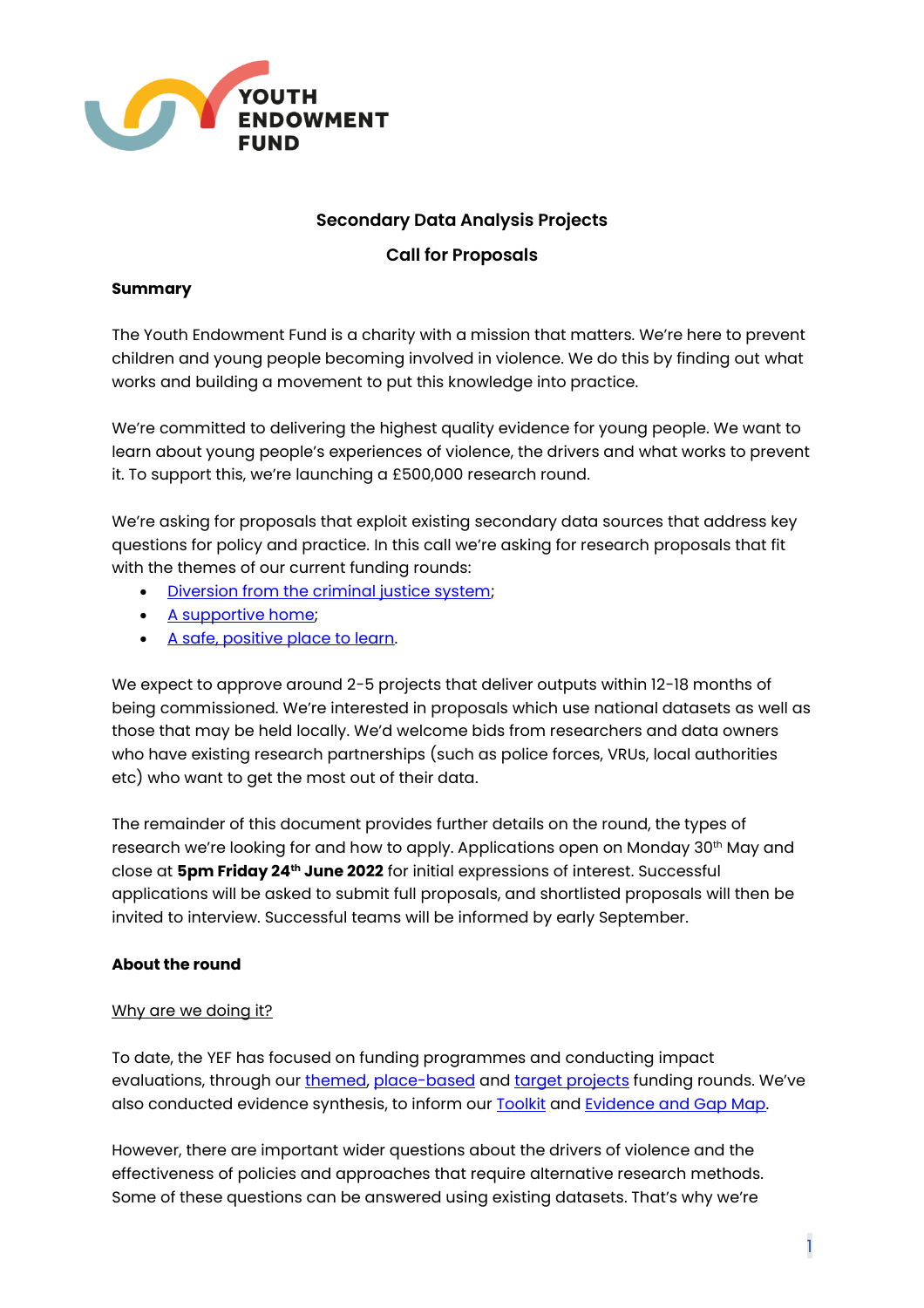

launching our call for secondary data analysis research proposals, to address some of these evidence gaps.

#### What questions are we looking to address?

In this call we're asking for research proposals that fit with the themes of the YEF's first three fundings rounds:

- Diversion from the criminal justice system;
- A supportive home; and,
- A safe, positive place to learn.

For each, below we set out the scope of each theme and several potential research questions. The research questions are provided to give an indication of the sorts of projects we might fund. We welcome applications that propose research questions that go beyond these, as long as they address one of our themes and address a known evidence gap.

We will give particular weight to research proposals that explore the drivers of violent offending specifically (e.g. homicide, violence against the person and robbery). We will also consider proposals that look at closely related outcomes (such as drug use and supply or weapons possession), or outcomes which are well-evidenced predictors of violent offending.

Throughout all themes, we are interested in hearing from proposals which explore the drivers and impacts of racial and other disproportionalities.

## *Pre-court diversions*

We consider pre-court diversions as any alternative to formal criminal justice proceedings; these might be out-of-court disposals (OOCDs), including community resolutions and youth cautions, or diversion by referral to a youth offending team (YOT) at the point of arrest. Diversions can also involve identifying and supporting those children at the highest risk of offending before they formally offend.

The use of diversionary schemes has increased significantly over the last 20 years, with a particularly marked increase over the COVID-19 pandemic. Between 2019 and 2020, community resolutions and educational or intervention activity increased by 9% and 156% respectively in England and Wales (CREST 2022). <sup>1</sup> Existing evidence shows that individual

 $1$  Shaw, D. et al (CREST 2022). Making the criminal justice system work better: how to improve out-ofcourt disposals and diversion schemes. [\(here\)](https://64e09bbc-abdd-42c6-90a8-58992ce46e59.usrfiles.com/ugd/64e09b_7df3289b60fe45aaa442e5320d67cd98.pdf).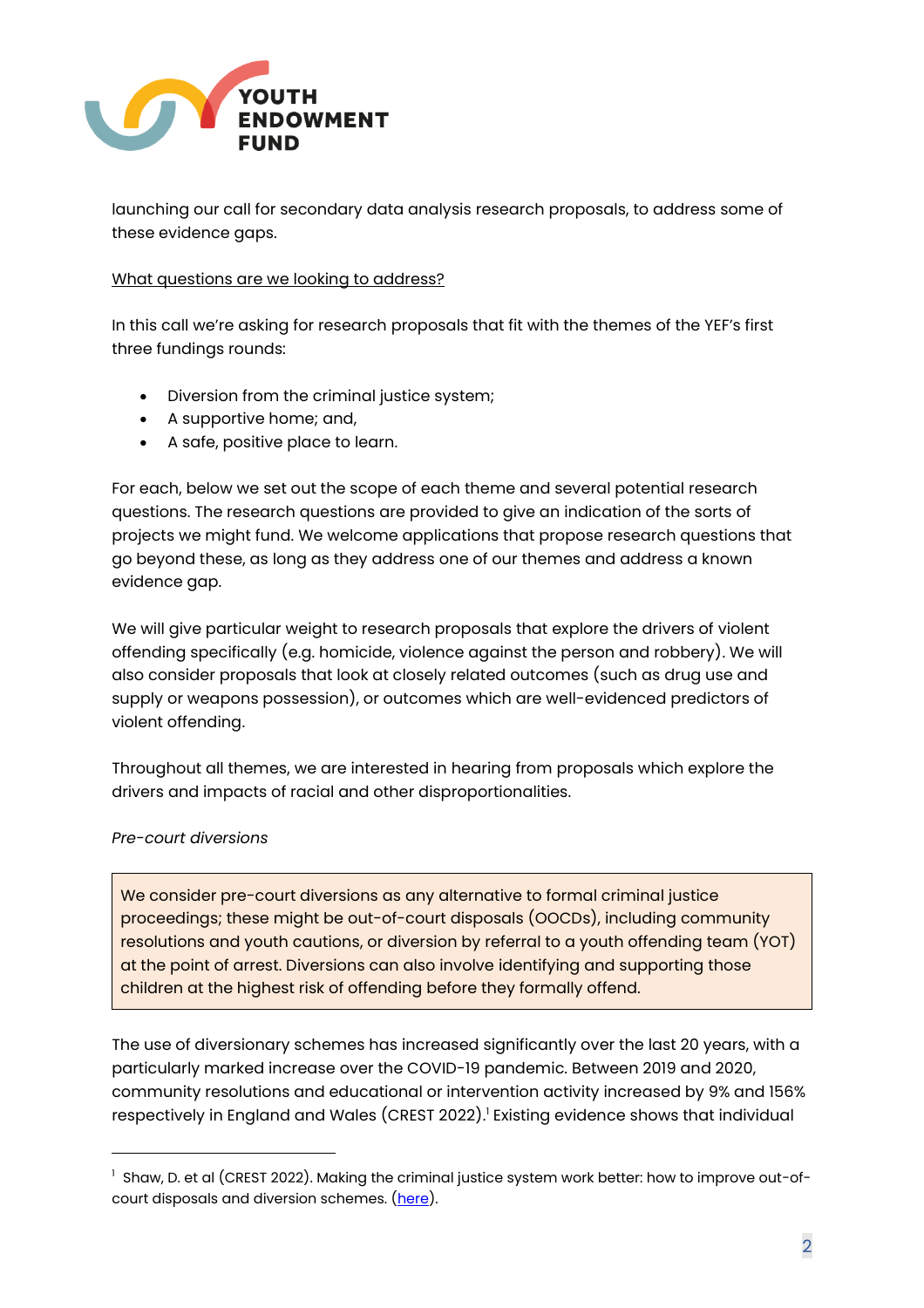

diversionary programmes can reduce reoffending significantly. One review found pointof-arrest diversion and OOCDs resulted in an average 13% reduction in reoffending compared to formal criminal justice processing (Campbell Collaboration 2021). 2

However, data on the use of diversions is not routinely collected at a national level and local level data collection is patchy (CREST 2022). <sup>3</sup> This means we know little about how practice varies in-terms of who is and isn't diverted. There is a lack of evidence on the prevalence of different types of activities, which children receive each type and effects on moderate or high-risk offenders. We also don't know much about the relative effectiveness of different types of activity on reoffending or the effects on timing (i.e. the length of time between being diverted and reoffence) or the impact on offence severity.

Some of the important evidence gaps we've identified are:

- Which children are diverted? How does this vary across locations, and what racial and other disproportionalities exist?
- How are they diverted? How are decisions made for different types of diversion, and are the right young people diverted?
- How do diversions affect future offending outcomes including frequency and severity? What is the impact of local variation in implementation of diversion and other policy reforms?

# *A supportive home*

In this area, we are interested in the home and care environments of children at risk of violence. We are concerned with inter-parental and intra-familial conflict, family networks and offending within the family. We are also concerned with looked-after children, including the care system and foster care.

We know a child's home life has significant effects on their long-term outcomes. Children with experiences of care are significantly over-represented in the criminal justice system, and children with adverse childhood experiences (ACEs) are more likely to have negative future outcomes (EIF 2020). <sup>4</sup> We know that relationships within the family have a strong correlation with future offending, including intra-familial violence, relationship quality with parents and separation from parents.

<sup>&</sup>lt;sup>2</sup> Gaffney, H. et al (Campbell Collaboration 2021). Pre-Court Diversion: Youth Endowment Fund Toolkit Technical Report. [\(here\)](https://youthendowmentfund.org.uk/wp-content/uploads/2021/06/Pre-Court-Diversion-technical-report-.pdf).

<sup>&</sup>lt;sup>3</sup> Shaw, D. et al (CREST 2022). Making the criminal justice system work better: how to improve out-of-court disposals and diversion schemes. [\(here\)](https://64e09bbc-abdd-42c6-90a8-58992ce46e59.usrfiles.com/ugd/64e09b_7df3289b60fe45aaa442e5320d67cd98.pdf).

<sup>4</sup> Asmussen, K. et al (Early Intervention Foundation 2020). Adverse childhood experiences: What we know, what we don't know, and what should happen next. ([here\)](https://www.eif.org.uk/report/adverse-childhood-experiences-what-we-know-what-we-dont-know-and-what-should-happen-next).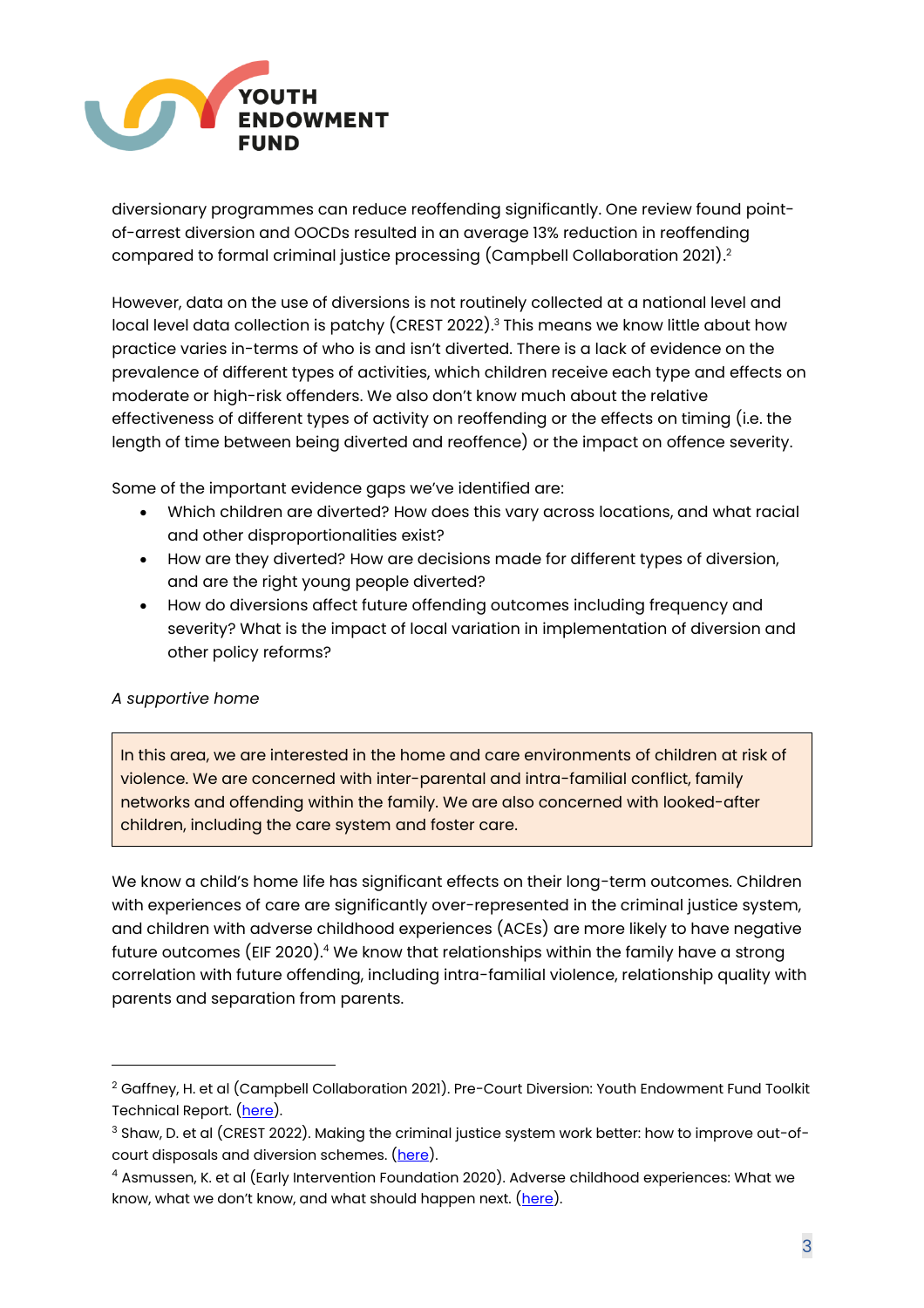

However, whilst the link between ACEs and a range of negative outcomes is well established, there is less research on specific offending outcomes or how different clusters of ACEs predict offending (EIF 2020). <sup>5</sup> The role inter-parental violence plays in driving future child offending has been researched, but so far, the causal link is unclear. For looked after children, we'd like to know more about how different experiences within the care system and when they happen affects children and young people. And, there is less evidence on the different types of family support or kinship networks and how they protect vulnerable groups.

Some of the potential research questions we've identified are:

- How do ACEs predict specific offending outcomes? How do ACEs cluster and how predictive are they in combination?
- How does the home life of children affect development and future offending? How does exposure to violence in the home affect future offending?
- How do pathways through, and interactions with the care system influence offending trajectories? What is the impact of recent reforms to the care system?

# *A safe, positive place to learn*

We consider a safe, positive place to learn as children's engagement and presence in schools, children's behaviour (including bullying) and absence from schools (exclusions and truancy). We are also interested in alternative provision from mainstream education (e.g. pupil referral units or provision for SEN pupils).

Previous evidence has shown a child's education and experience at school has significant effects on their future outcomes. We know that receiving both fixed and permanent school exclusions is associated with future offending, whilst positive school attainment can be a protective factor (DfE 2022).<sup>6</sup> In the Department of Education analysis of 1.63 million pupils in England, of those who had been permanently excluded from school, 59% had also been cautioned or sentenced for an offence. <sup>7</sup> We also know that being a perpetrator of bullying is an evidenced predictor for future offending (EPI 2018). $^{\rm 8}$ 

However, the evidence on the link between persistent absenteeism and offending is weak, and we don't know much about the causal relationship between exclusions and offending. We also want to know more about how school practices affect future violence perpetration, this includes the impact of alternative provision (such as pupil referral units),

 $^5$  ibid.

<sup>&</sup>lt;sup>6</sup> Department for Education (2022). Education, children's social care and offending: Descriptive Statistics. [\(here\)](https://assets.publishing.service.gov.uk/government/uploads/system/uploads/attachment_data/file/1059556/Education_children_s_social_care_and_offending_descriptive_stats_FINAL.pdf).

 $^7$  ibid.

<sup>&</sup>lt;sup>8</sup> Education Policy Institute (2018). Bullying: A review of the evidence. (<u>here</u>).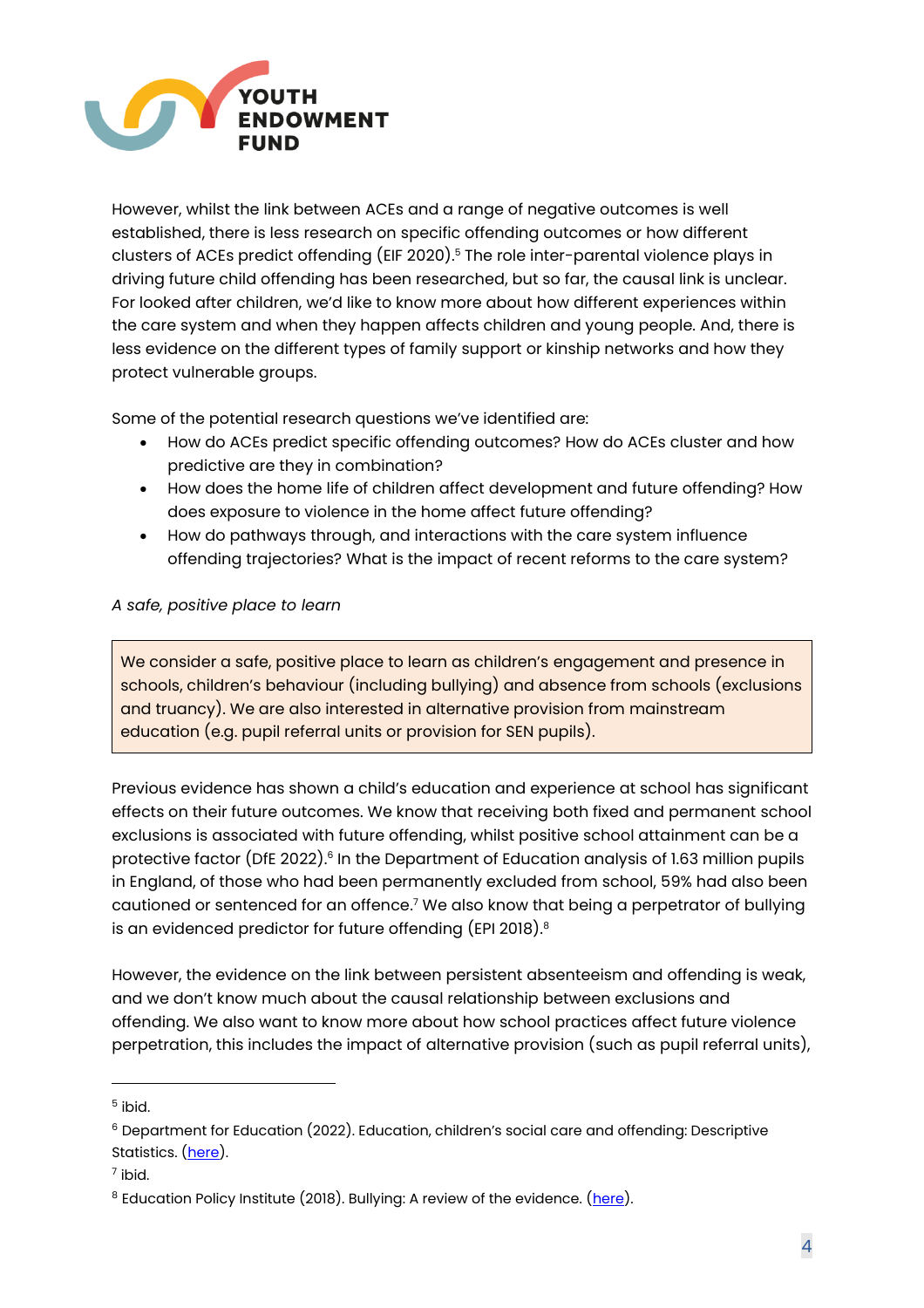

or the impact of school behaviour policies and support systems, such as welfare or attendance officers.

Some of the research questions we've identified, are:

- How does attending alternative provision (such as pupil referral units) act as a risk or protective factor for future offending or violence?
- What family and neighbourhood level risk factors predict school exclusions and offending outcomes?
- How do system level reforms to school autonomy and funding affect offending? What is the impact of recent reforms to school support systems?

Our [School Choices](https://educationendowmentfoundation.org.uk/projects-and-evaluation/apply-for-funding/eef-and-yef-school-choices-round) funding round with the Education Endowment Foundation (EEF) has just closed for expressions of interest. This round invited research proposals looking to evaluate the impact of practices and approaches schools choose to implement without manualised programmes on children's attainment and exclusion. Some of the research interests and methodologies may overlap between both of these funding opportunities, but the key differences are this round's focus on secondary data; large scale practice reforms, and particular weight to proposals with youth violent offending outcomes.

## **Data and methods**

## What data might you use?

We are interested in secondary data analysis projects that exploit existing datasets. These could include cohort or longitudinal studies; administrative datasets; or locally held linked data from multiple agencies. Proposals might also consider re-analysis of pre-existing data from previously run evaluations. All data should be on populations in England and Wales only.

| <b>Data Type</b>        | <b>Potential datasets</b>                                            |
|-------------------------|----------------------------------------------------------------------|
| Administrative datasets | Police National Computer (NPC)<br>$\bullet$                          |
|                         | NHS hospital admission data<br>$\bullet$                             |
|                         | DfE National Pupil Database (NPD)<br>$\bullet$                       |
|                         | Linked datasets including the Millennium Cohort<br>$\bullet$         |
|                         | Study (MCS) & NPD and the NPD & PNC.                                 |
| Cohort studies          | Millennium Cohort Study (MCS)<br>$\bullet$                           |
|                         | Avon Longitudinal Study of Parents and Children<br>$\bullet$         |
|                         | <b>Understanding Society</b><br>$\bullet$                            |
| Locally held data       | Local VRU datasets (e.g. linked individual police, care<br>$\bullet$ |
|                         | and schools data)                                                    |
|                         | YOT data and case notes<br>$\bullet$                                 |
|                         | Local authority data (e.g. children's services or<br>$\bullet$       |
|                         | housing statistics)                                                  |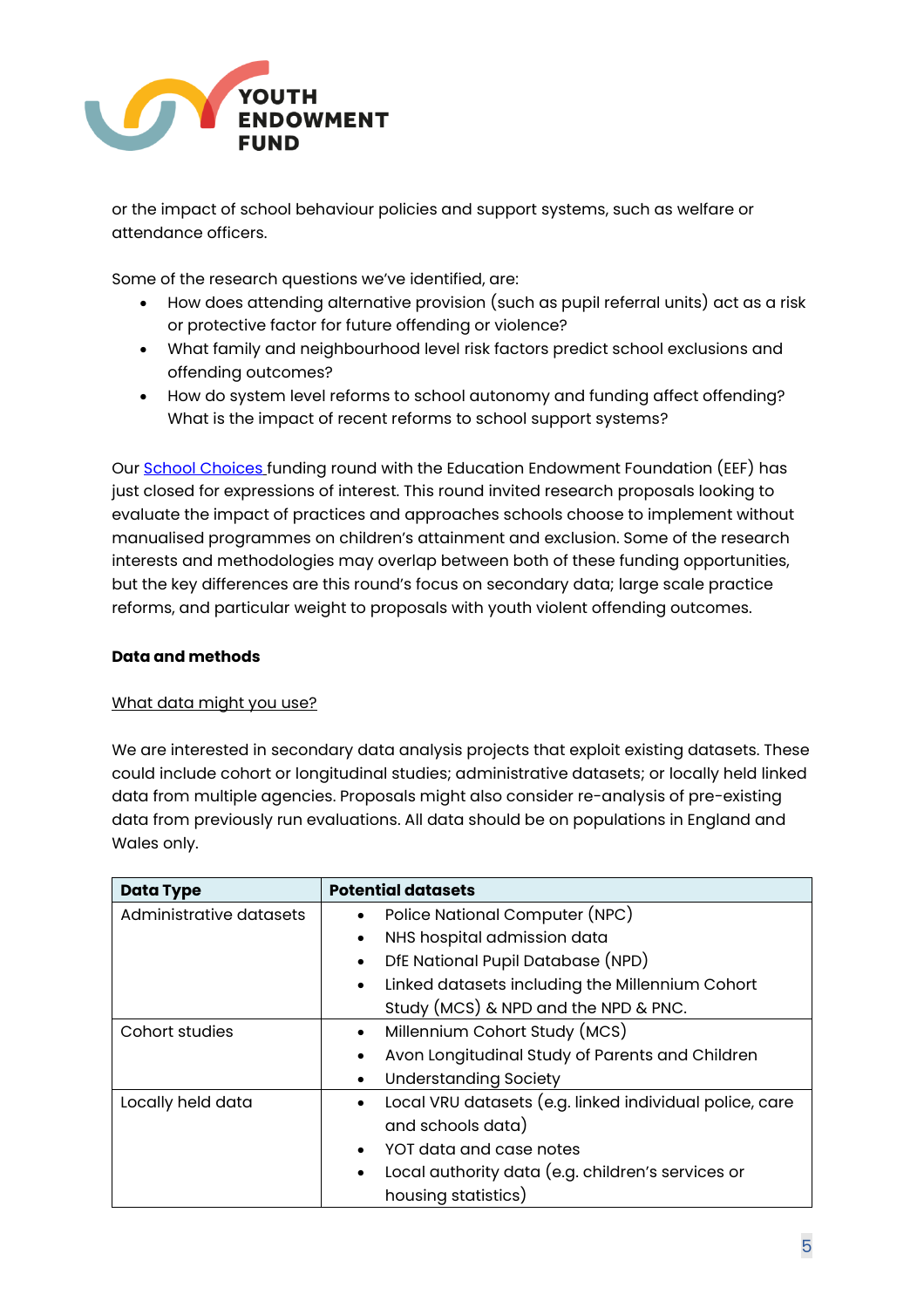

Whilst the focus is secondary data analysis, we will consider proposals that link existing datasets with primary data collected as part of the project where this enables novel insights. However, we would not expect primary data collection to form a substantial part of the budget. We are also interested in hearing from proposals which plan to perform new linking between existing data. In both cases, the feasibility, cost and timeline implications will need to be justified in light of the insights it will bring.

What research methods and approaches will we fund?

The types of methodologies we'd expect to see include:

- **Descriptive analysis -** particular interest in cohorts or issues which haven't been explored before, a key example would be issues of racial or other disproportionalities.
- **Relationship testing -** for example simple linear regressions or multi-level modelling that look to test for the existence of relationships to offending outcomes.
- **Impact -**Quasi-experimental methods that exploit variations in policy or practice to establish casual relationships with offending and other violence related outcomes.

## **Route to impact**

We want to fund research projects which have a clear route to impact and that can demonstrate potential for change. This could be through filling evidence gaps to answer nationally relevant policy or practice questions. Or, it could be through the analysis of locally held data, based on the relationship between data owners and researchers who want to get more out of their data to inform operational decisions. Any research plans that use local data should also have relevant outcomes for the wider population.

## **Outputs**

Following the research project, we expect the first publication of results to be a report on our website. All outputs will be peer reviewed prior to publication. For quasi-experimental studies, we would expect to publish a pre-specification of the proposed methodology through a study plan.

## **Application considerations**

Initial applications should be a brief expression of interest, we will then request full proposals from successful applicants. Shortlisted proposals will then be invited for interview.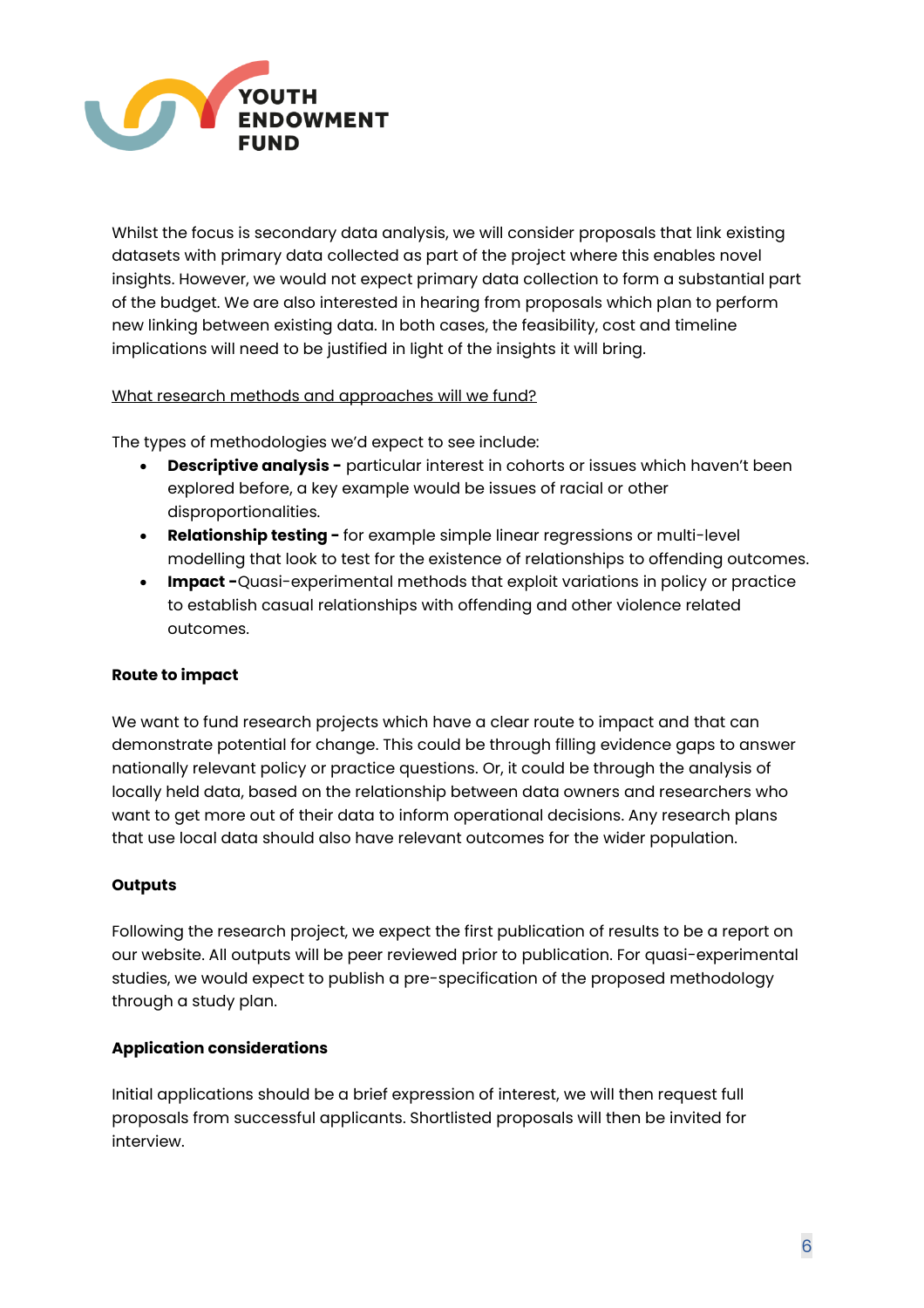

We will work with successful teams to refine proposals from Autumn 2022 before final plans are agreed.

## Budgets and Timeline

We are looking to fund 2-5 projects. The final budget will be decided after research plans are confirmed, and following an iterative design period between YEF and the research team. We expect the number of projects we fund and their budgets to vary according to research complexity, design and timeline.

For expressions of interest do not include VAT in budgeting, but we will provide our full budget template for all research teams at full proposal stage.

We expect most projects to be delivered over 12-18 months from initial commissioning. Some project may take less time, particularly for more descriptive or exploratory projects. Full proposals should include a consideration of potential delays to the data access process and include mitigations within the timeline.

## Other considerations

When reviewing applications, we will put particular emphasis on plans around data risks. The best applications will already have experience of accessing and analysing the data, and have pre-existing relationships with data owners. Applications should be clear on how issues with data access might influence the project.

Any applications proposing the linkage of existing datasets should include a detailed plan for doing so, and consider how data sharing and storing could impact the timeline, risks and budget for the project.

## How to apply

If interested in undertaking this work, please send an expression of interest copying in [data@youthendowmentfund.org.uk](mailto:data@youthendowmentfund.org.uk) and Lottie Louette:

[lottie.louette@youthendowmentfund.org.uk](mailto:lottie.louette@youthendowmentfund.org.uk) by **5pm Friday 24th June 2022** (1,500- 2,000 words) setting out:

- Which research topic you're interested in and the proposed research question(s);
- Rationale for why this matters (including evidence of gap and impact of results);
- The methodology and techniques proposed to address the question;
- A brief description of the data you plan to use, how you'll get access and demonstrate what you propose is feasible;
- Indicative timeline and budget;
- Brief background on project team and experience.